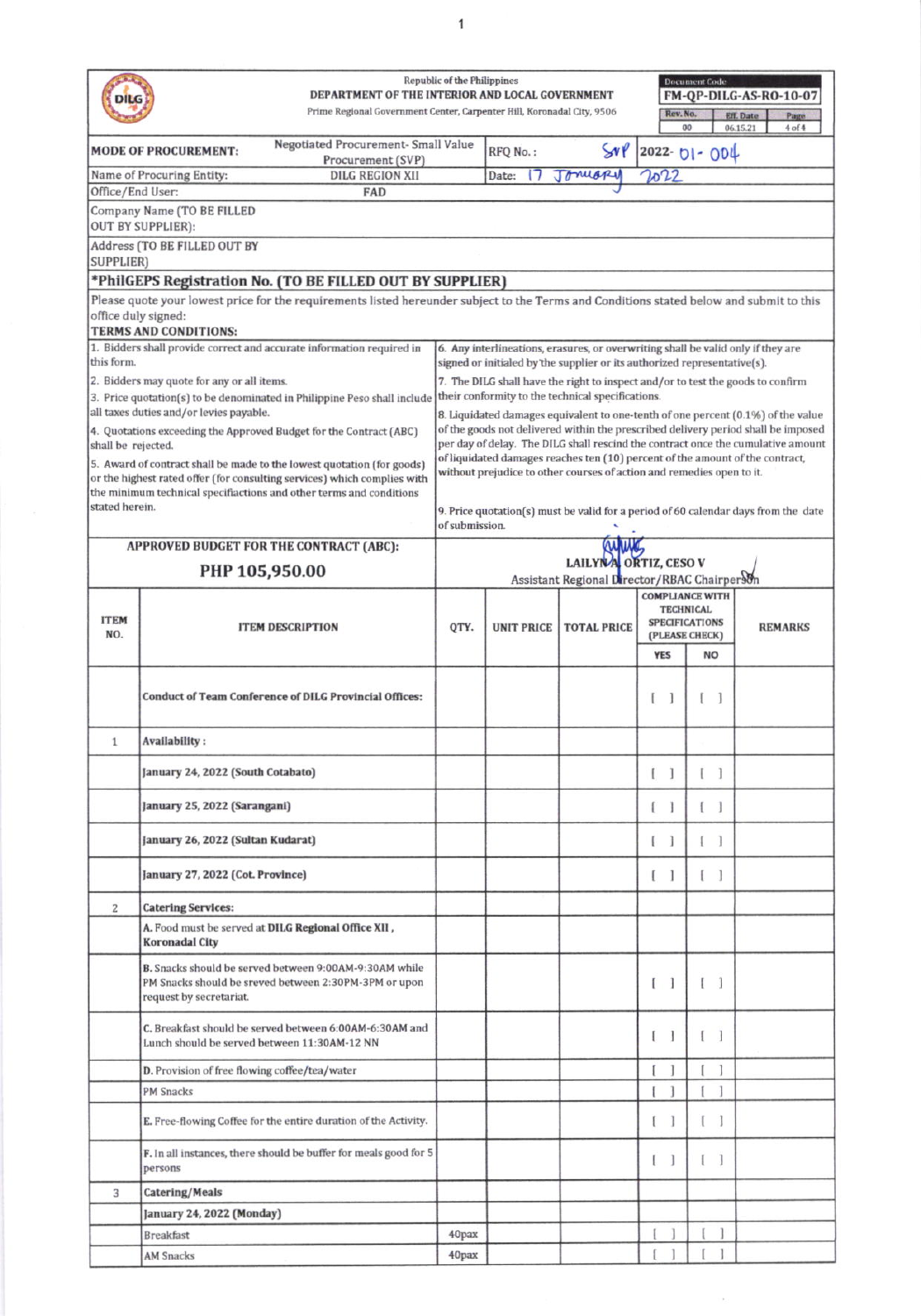|                                                                                         |                                                        | DEPARTMENT OF THE INTERIOR AND LOCAL GOVERNMENT                                                                                                             | Republic of the Philippines                                                                          |          |                                                                                                                                                              |                                   | <b>Document Code</b> | FM-QP-DILG-AS-RO-10-07                                                                                                                                                |  |  |  |  |
|-----------------------------------------------------------------------------------------|--------------------------------------------------------|-------------------------------------------------------------------------------------------------------------------------------------------------------------|------------------------------------------------------------------------------------------------------|----------|--------------------------------------------------------------------------------------------------------------------------------------------------------------|-----------------------------------|----------------------|-----------------------------------------------------------------------------------------------------------------------------------------------------------------------|--|--|--|--|
|                                                                                         |                                                        | Prime Regional Government Center, Carpenter Hill, Koronadal City, 9506                                                                                      |                                                                                                      |          |                                                                                                                                                              | Rev. No.<br>00                    |                      | <b>Eff.</b> Date<br>Page<br>06.15.21<br>$4$ of $4$                                                                                                                    |  |  |  |  |
| Negotiated Procurement- Small Value<br><b>MODE OF PROCUREMENT:</b><br>Procurement (SVP) |                                                        |                                                                                                                                                             |                                                                                                      | RFQ No.: | Svp                                                                                                                                                          | $ 2022 - 0  - 004$                |                      |                                                                                                                                                                       |  |  |  |  |
|                                                                                         | Name of Procuring Entity:                              | <b>DILG REGION XII</b>                                                                                                                                      |                                                                                                      | Date:    | Tomary                                                                                                                                                       | 2022                              |                      |                                                                                                                                                                       |  |  |  |  |
| Office/End User:                                                                        |                                                        | FAD                                                                                                                                                         |                                                                                                      |          |                                                                                                                                                              |                                   |                      |                                                                                                                                                                       |  |  |  |  |
|                                                                                         | Company Name (TO BE FILLED<br><b>OUT BY SUPPLIER):</b> |                                                                                                                                                             |                                                                                                      |          |                                                                                                                                                              |                                   |                      |                                                                                                                                                                       |  |  |  |  |
| <b>SUPPLIER)</b>                                                                        | Address (TO BE FILLED OUT BY                           |                                                                                                                                                             |                                                                                                      |          |                                                                                                                                                              |                                   |                      |                                                                                                                                                                       |  |  |  |  |
|                                                                                         |                                                        | *PhilGEPS Registration No. (TO BE FILLED OUT BY SUPPLIER)                                                                                                   |                                                                                                      |          |                                                                                                                                                              |                                   |                      |                                                                                                                                                                       |  |  |  |  |
| office duly signed:                                                                     |                                                        | Please quote your lowest price for the requirements listed hereunder subject to the Terms and Conditions stated below and submit to this                    |                                                                                                      |          |                                                                                                                                                              |                                   |                      |                                                                                                                                                                       |  |  |  |  |
|                                                                                         | <b>TERMS AND CONDITIONS:</b>                           |                                                                                                                                                             |                                                                                                      |          |                                                                                                                                                              |                                   |                      |                                                                                                                                                                       |  |  |  |  |
| this form.                                                                              |                                                        | 1. Bidders shall provide correct and accurate information required in                                                                                       |                                                                                                      |          | 6. Any interlineations, erasures, or overwriting shall be valid only if they are<br>signed or initialed by the supplier or its authorized representative(s). |                                   |                      |                                                                                                                                                                       |  |  |  |  |
|                                                                                         | 2. Bidders may quote for any or all items.             |                                                                                                                                                             |                                                                                                      |          | 7. The DILG shall have the right to inspect and/or to test the goods to confirm                                                                              |                                   |                      |                                                                                                                                                                       |  |  |  |  |
|                                                                                         |                                                        | 3. Price quotation(s) to be denominated in Philippine Peso shall include                                                                                    | their conformity to the technical specifications.                                                    |          |                                                                                                                                                              |                                   |                      |                                                                                                                                                                       |  |  |  |  |
|                                                                                         | all taxes duties and/or levies payable.                |                                                                                                                                                             |                                                                                                      |          |                                                                                                                                                              |                                   |                      | 8. Liquidated damages equivalent to one-tenth of one percent (0.1%) of the value<br>of the goods not delivered within the prescribed delivery period shall be imposed |  |  |  |  |
| shall be rejected.                                                                      |                                                        | 4. Quotations exceeding the Approved Budget for the Contract (ABC)                                                                                          |                                                                                                      |          |                                                                                                                                                              |                                   |                      | per day of delay. The DILG shall rescind the contract once the cumulative amount                                                                                      |  |  |  |  |
|                                                                                         |                                                        | 5. Award of contract shall be made to the lowest quotation (for goods)                                                                                      |                                                                                                      |          | of liquidated damages reaches ten (10) percent of the amount of the contract,                                                                                |                                   |                      |                                                                                                                                                                       |  |  |  |  |
|                                                                                         |                                                        | or the highest rated offer (for consulting services) which complies with                                                                                    |                                                                                                      |          | without prejudice to other courses of action and remedies open to it.                                                                                        |                                   |                      |                                                                                                                                                                       |  |  |  |  |
| stated herein.                                                                          |                                                        | the minimum technical specifiactions and other terms and conditions                                                                                         | 9. Price quotation(s) must be valid for a period of 60 calendar days from the date<br>of submission. |          |                                                                                                                                                              |                                   |                      |                                                                                                                                                                       |  |  |  |  |
|                                                                                         |                                                        | APPROVED BUDGET FOR THE CONTRACT (ABC):                                                                                                                     |                                                                                                      |          |                                                                                                                                                              |                                   |                      |                                                                                                                                                                       |  |  |  |  |
|                                                                                         |                                                        | PHP 105,950.00                                                                                                                                              | LAILYN A. DRTIZ, CESO V<br>Assistant Regional Director/RBAC Chairperson                              |          |                                                                                                                                                              |                                   |                      |                                                                                                                                                                       |  |  |  |  |
|                                                                                         | Lunch                                                  |                                                                                                                                                             | 40pax                                                                                                |          |                                                                                                                                                              |                                   |                      |                                                                                                                                                                       |  |  |  |  |
|                                                                                         | <b>PM</b> Snacks                                       |                                                                                                                                                             |                                                                                                      |          |                                                                                                                                                              | 1                                 | f                    |                                                                                                                                                                       |  |  |  |  |
|                                                                                         |                                                        |                                                                                                                                                             | 40pax                                                                                                |          |                                                                                                                                                              |                                   |                      |                                                                                                                                                                       |  |  |  |  |
|                                                                                         |                                                        |                                                                                                                                                             |                                                                                                      |          |                                                                                                                                                              |                                   |                      |                                                                                                                                                                       |  |  |  |  |
|                                                                                         | January 25, 2022 (Tuesday)                             |                                                                                                                                                             |                                                                                                      |          |                                                                                                                                                              |                                   |                      |                                                                                                                                                                       |  |  |  |  |
|                                                                                         | <b>Breakfast</b>                                       |                                                                                                                                                             | 39pax                                                                                                |          |                                                                                                                                                              | 1                                 | 1                    |                                                                                                                                                                       |  |  |  |  |
|                                                                                         | <b>AM Snacks</b>                                       |                                                                                                                                                             | 39pax                                                                                                |          |                                                                                                                                                              |                                   |                      |                                                                                                                                                                       |  |  |  |  |
|                                                                                         | Lunch                                                  |                                                                                                                                                             | 39pax                                                                                                |          |                                                                                                                                                              |                                   | 1                    |                                                                                                                                                                       |  |  |  |  |
|                                                                                         | <b>PM Snacks</b>                                       |                                                                                                                                                             | 39pax                                                                                                |          |                                                                                                                                                              |                                   |                      |                                                                                                                                                                       |  |  |  |  |
|                                                                                         |                                                        |                                                                                                                                                             |                                                                                                      |          |                                                                                                                                                              |                                   |                      |                                                                                                                                                                       |  |  |  |  |
|                                                                                         | January 26, 2022 (Wednesday)<br><b>Breakfast</b>       |                                                                                                                                                             |                                                                                                      |          |                                                                                                                                                              | I<br>1                            | ſ<br>1               |                                                                                                                                                                       |  |  |  |  |
|                                                                                         | <b>AM Snacks</b>                                       |                                                                                                                                                             | 51 pax<br>51 pax                                                                                     |          |                                                                                                                                                              |                                   |                      |                                                                                                                                                                       |  |  |  |  |
|                                                                                         | Lunch                                                  |                                                                                                                                                             |                                                                                                      |          |                                                                                                                                                              |                                   |                      |                                                                                                                                                                       |  |  |  |  |
|                                                                                         | <b>PM</b> Snacks                                       |                                                                                                                                                             | 51 pax                                                                                               |          |                                                                                                                                                              |                                   |                      |                                                                                                                                                                       |  |  |  |  |
|                                                                                         |                                                        |                                                                                                                                                             | 51 pax                                                                                               |          |                                                                                                                                                              |                                   |                      |                                                                                                                                                                       |  |  |  |  |
|                                                                                         | January 27, 2022 (Wednesday)                           |                                                                                                                                                             |                                                                                                      |          |                                                                                                                                                              |                                   |                      |                                                                                                                                                                       |  |  |  |  |
|                                                                                         | <b>Breakfast</b>                                       |                                                                                                                                                             | 33 pax                                                                                               |          |                                                                                                                                                              | I<br>1                            | 1<br>I               |                                                                                                                                                                       |  |  |  |  |
|                                                                                         | <b>AM Snacks</b>                                       |                                                                                                                                                             | 33 pax                                                                                               |          |                                                                                                                                                              | 1<br>ſ                            |                      |                                                                                                                                                                       |  |  |  |  |
|                                                                                         | Lunch                                                  |                                                                                                                                                             | 33 pax                                                                                               |          |                                                                                                                                                              | 1<br>L                            |                      |                                                                                                                                                                       |  |  |  |  |
|                                                                                         | PM Snacks                                              |                                                                                                                                                             | 33 pax                                                                                               |          |                                                                                                                                                              | 1<br>Ι                            | 1                    |                                                                                                                                                                       |  |  |  |  |
| 4                                                                                       | <b>Other Services:</b>                                 |                                                                                                                                                             |                                                                                                      |          |                                                                                                                                                              |                                   |                      |                                                                                                                                                                       |  |  |  |  |
|                                                                                         |                                                        | ** A guaranteed of a minimum of 75% out of the total                                                                                                        |                                                                                                      |          |                                                                                                                                                              |                                   | 1                    |                                                                                                                                                                       |  |  |  |  |
|                                                                                         | number of target participants;                         |                                                                                                                                                             |                                                                                                      |          |                                                                                                                                                              |                                   |                      |                                                                                                                                                                       |  |  |  |  |
|                                                                                         |                                                        | ** Secured a Safety Seal from an Issuing Authority; and                                                                                                     |                                                                                                      |          |                                                                                                                                                              |                                   |                      |                                                                                                                                                                       |  |  |  |  |
|                                                                                         |                                                        | **Conducts regular disinfection of training halls.                                                                                                          |                                                                                                      |          |                                                                                                                                                              |                                   | 1                    |                                                                                                                                                                       |  |  |  |  |
|                                                                                         | <b>OFFERED RATE PROPOSAL:</b>                          | ************************** NOTHING FOLLOWS *****************************                                                                                    |                                                                                                      |          | Php                                                                                                                                                          |                                   |                      |                                                                                                                                                                       |  |  |  |  |
|                                                                                         | Note:                                                  |                                                                                                                                                             |                                                                                                      |          |                                                                                                                                                              |                                   |                      |                                                                                                                                                                       |  |  |  |  |
|                                                                                         | requirements:                                          | *In order to be eligible for this procurement,<br>suppliers/service providers must submit together with<br>the quotation/proposal the following eligibility |                                                                                                      |          |                                                                                                                                                              |                                   |                      |                                                                                                                                                                       |  |  |  |  |
|                                                                                         | not have Business Permit for 2019 yet)                 | Annual Income Tax Return (ITR) FY. 2017 (for those who do                                                                                                   |                                                                                                      |          |                                                                                                                                                              | $\begin{bmatrix} 1 \end{bmatrix}$ | $[$ $]$              |                                                                                                                                                                       |  |  |  |  |
|                                                                                         |                                                        |                                                                                                                                                             |                                                                                                      |          |                                                                                                                                                              |                                   |                      |                                                                                                                                                                       |  |  |  |  |